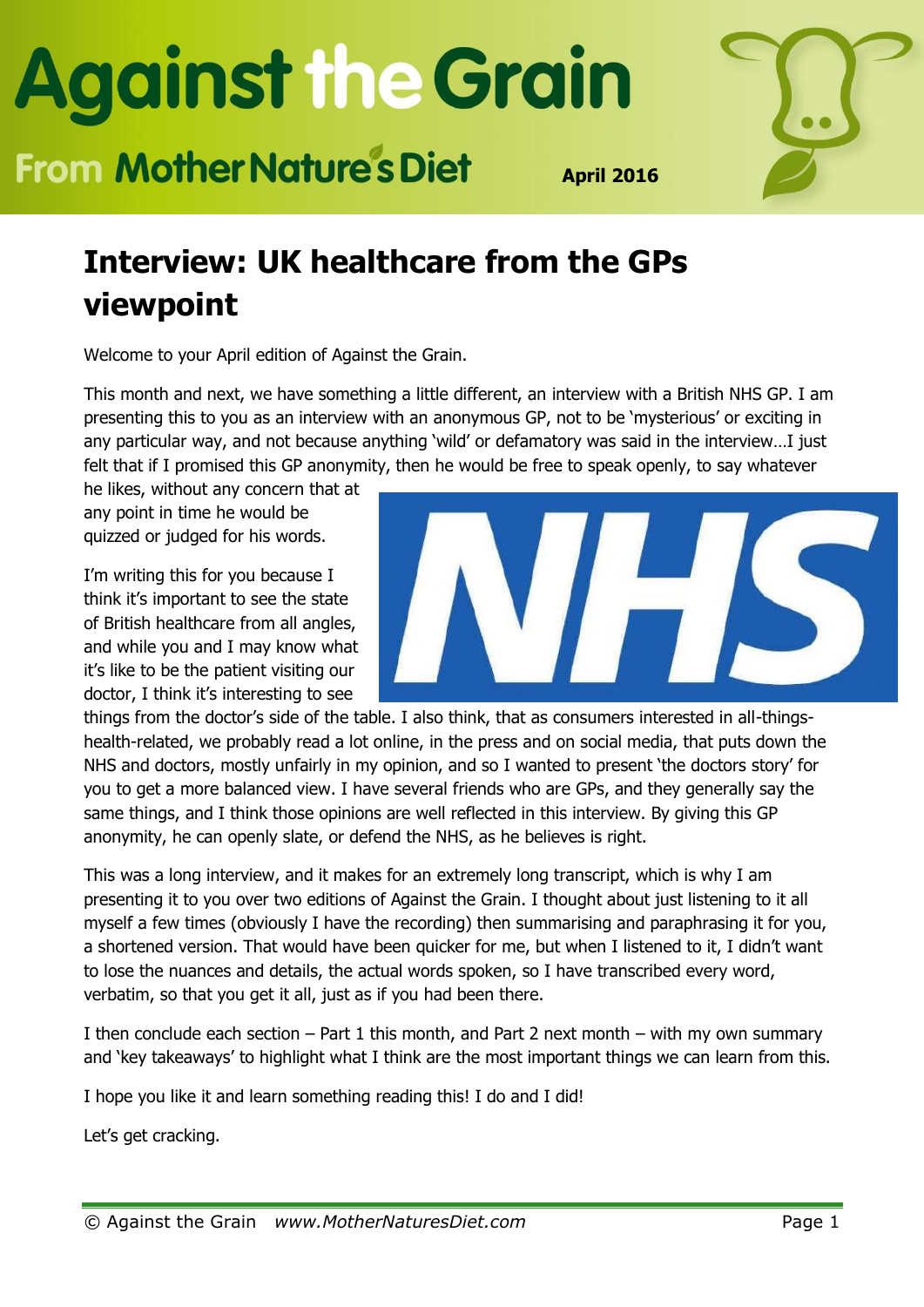#### **From Mother Nature's Diet**



**Karl:** GP, thank you for talking to me today, I really appreciate your time. Could we start by getting some sense of your background please. How long have you been a doctor?

**GP:** I qualified as a doctor 15 years ago, I worked in casualty for 3 years, I worked in a hospice for about a year, I have worked a number of varied roles in hospitals including orthopaedics, obstetrics, gynaecology, general medicine, general surgery, vascular surgery and paediatrics. I have been a GP for the last 8 years, and I am a partner in a growing practice, under contract to the Department of Health [the NHS].

**Karl:** Thanks, so let's start with a great big open question, and please feel free to interpret this and answer it however you see fit. How do you view the 'health of our nation' in the UK today?

**GP:** Well obviously I am at a very skewed end of the spectrum, because I see the people who are coming in wanting to see a doctor, so on that basis, I'm seeing a lot of illness and perceived illness, and I'm doing my best to treat that. As for 'the health of the nation' let's go back to the World

Health Organisation [WHO] definition of 'health' that you and I often talk about. Back in 1948 'health' was described as "a complete state of physical, mental and social wellbeing, not just the absence of disease or infirmity." I remember when I first heard that I thought 'ooh, wow, so how many of us are really truly healthy…by that definition, **complete** physical, social **and** mental wellbeing…?'

**Karl:** Wow, yeah, when you look at it like that, not many of us!



**GP:** Right, so looking at us all by that definition, when we talk about the health of the nation, I think we, along with the rest of the planet, are a pretty unhealthy bunch. I like that definition, I think it's something to aspire to, I don't think there are many people who can truly say they are genuinely healthy. But what's important here is working towards that picture of health, on a regular daily basis, doing what you need to do to support your physical side of things, the mental side of things, and the social side. And your doctor can't do most of that stuff for you, let's be honest, let's be frank, your doctor can't improve your social life, he can't change the way you think – he can perhaps influence you, but only you can decide how you're going to think.

But in terms of the physical health, he can only give you advice, support and encouragement, and maybe give you, where appropriate, interventions, whether they are pharmaceutical, or surgical, but ultimately, it very much comes back to the individual. Often times, we have a lot of people coming in to see us for advice, and we give them advice, and we say come back in 4 weeks and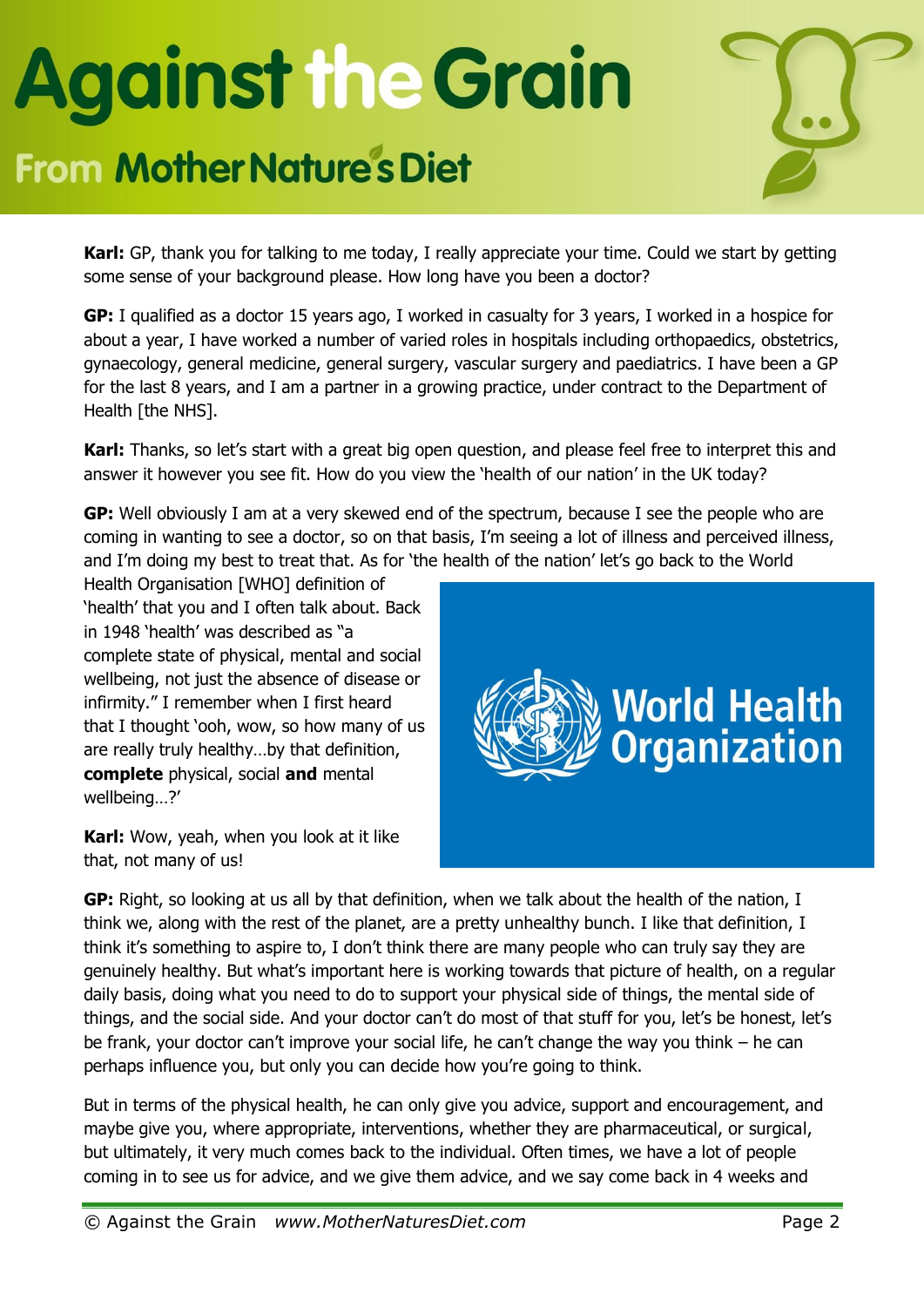#### **From Mother Nature's Diet**



we'll see how you're getting on, but they come back for that review, and they haven't been following our advice at all, but they are there wanting more advice, and we find ourselves asking 'Well, what are we doing here?' You know, I'm more than happy to give you support, but what's important here is you gotta do your bit.

One of my friends once described it as 'You've got to participate in your own rescue.'

**Karl:** Yes, I say something similar myself.

**GP:** Yes, I think you're the person I'm quoting!

**Karl:** Ha ha, yeah, I often say 'you have to participate in your own destiny.' Too many people bumble through life making poor choices, taking no pro-active steps to ensure their own future good health, then when that health is challenged, they play the victim 'what happened?' and 'Why me?'

Awesome, thanks, that's a great start, and we will pitch in and out of this topic throughout this interview.

So, when we covered your background at the beginning, as we established, you are a General Practitioner and a partner in your practice, so you don't have an employer, as such.

**GP:** I am an independent contractor, as a partnership we have a contract with the Department of Health, to provide general medical services.

**Karl:** So you wouldn't consider the NHS to be 'your employer', but the people you see are all NHS patients, right, you don't see private patients?

**GP:** Right. The way I see it, I am employed by the person I am serving. Ultimately they are tax payers, they're paying into a system that provides free healthcare, it's a wonderful system, there's nothing like it on the planet, we're very privileged to have the National Health Service, but I am 'employed' by the person that I am serving, and I want to make the best decisions for them and support them in the best way I can. And…sometimes, most of the time, I need their support for me to give them that support. So we often get engaged in how we can work together to give them the outcome they want in terms of their healthcare. And it's a great privilege, I enjoy it very much, and there are many challenges along the way.

**Karl:** Yes, that's great, now this next question is really about the NHS, 'the system'. What do you think is right, and good about the NHS? What I mean is, what is the NHS doing that is great? I think we have a world class healthcare system, and of course we know it has problems and faces challenges, not least a funding challenge, but what is the NHS doing really well – what do you think is good, great and wonderful about the NHS, what are its strengths?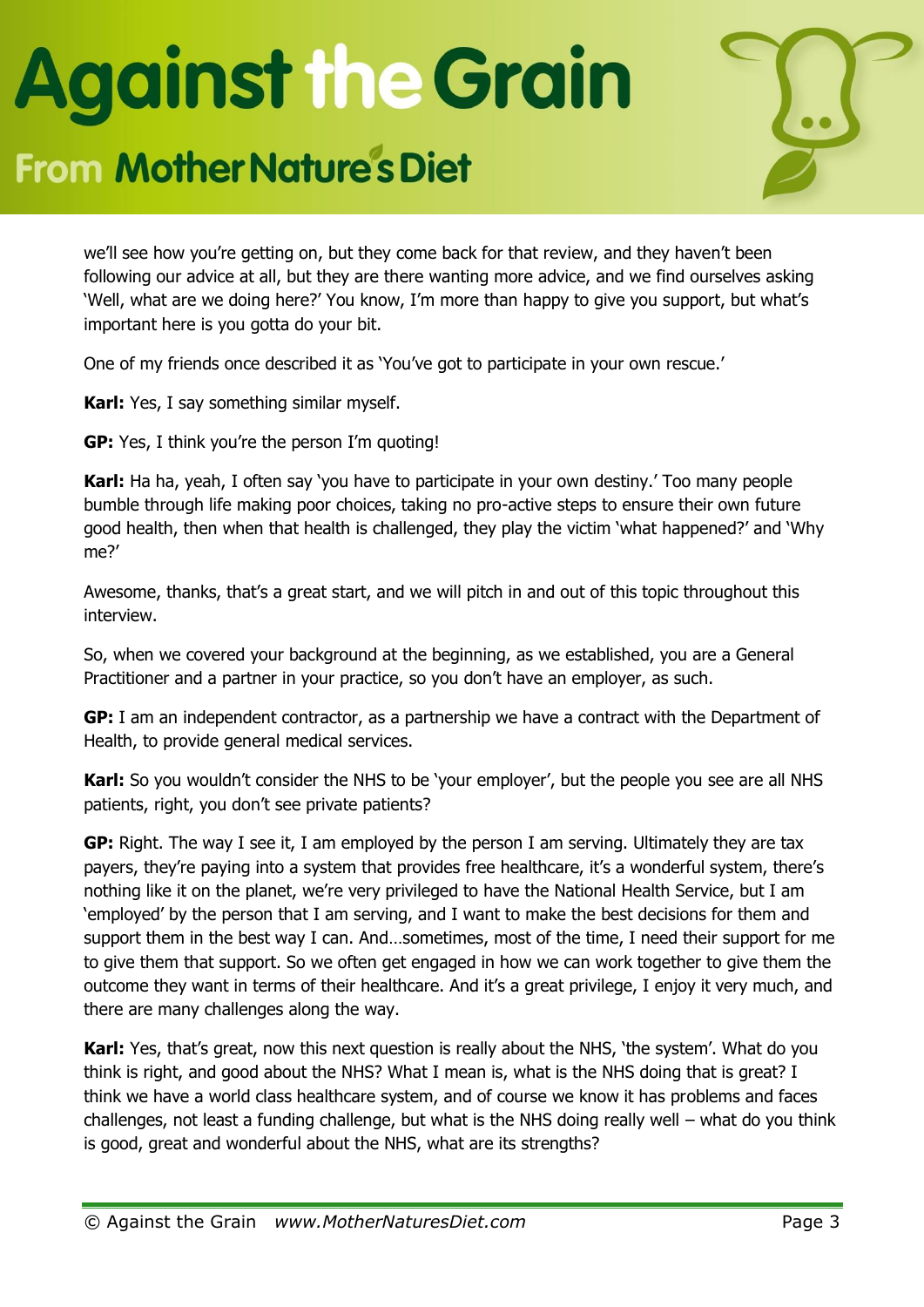### **Against the Grain From Mother Nature's Diet**



**GP:** I think there's a lot of things it's doing right that we just don't hear about, because there are a lot of people focussed on what's wrong and putting a great big magnifying glass over that and deciding that is what the NHS actually is. The NHS saves lives every day; the NHS creates lives



every day. I have an experience I can speak of personally with my wife, when she was having our son…she was late in her pregnancy, she'd gone way over her dates and we took her to hospital and she started having something called 'late decelerations' which basically is an obstetric emergency, we've got to deliver the baby NOW, and as soon as that happened, literally within 1 minute, there were 9 people in the room.

I don't know where they came from…under the bed, through the window, I don't know, but suddenly there were 9 people in the room and they all knew exactly what they needed to do and they were doing it, straight away. And there was no shouting, no screaming, no yelling at anyone, people were just… \*clicks fingers\* …doing it. And what's interesting was that I've actually been a part of that team in a different hospital, about 4 years earlier, but then I never really saw it from the outside looking in…

But it all just happened, straight away, they rushed to it, and 20 minutes later I was holding my baby, and my wife was absolutely fine.

**Karl:** It's fantastic isn't it, and this is our free, state service…

**GP:** Yes, exactly, I know, it's incredible, because at that time, if we had not had the service that we had, at that time, both my wife and my son could have died. But day to day, we don't hear these stories because this is the standard that the NHS holds itself to, and it's an exceptionally high standard.

**Karl:** And they're doing that a hundred times a day…but the press cover the 1-a-day that goes wrong…

**GP:** They probably do it a thousand times a day across the country, I might be wrong with my numbers but there is still a lot of great work being done.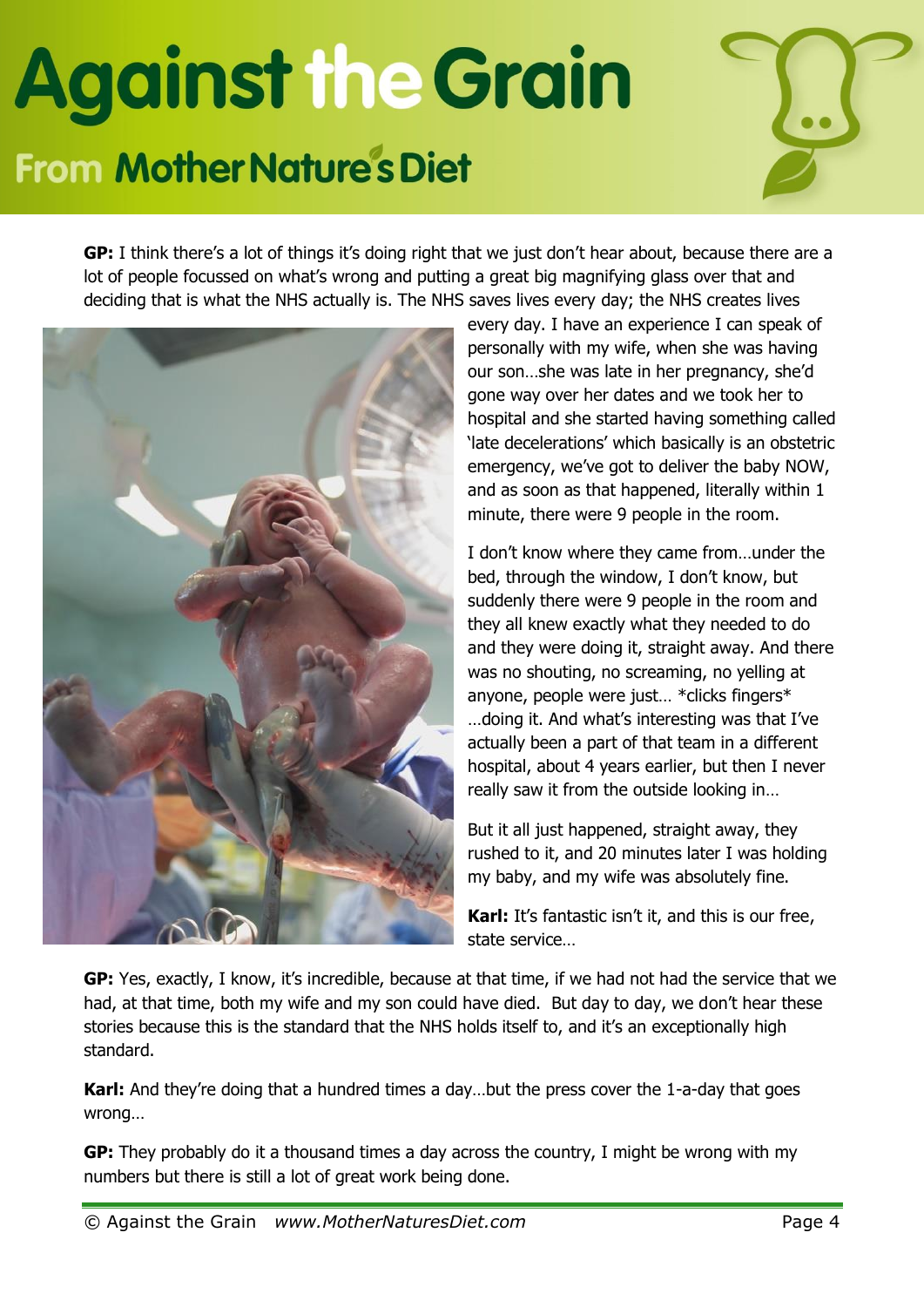### **From Mother Nature's Diet**



**Karl:** But it's the bad stories that get the coverage in the press… still no one is writing about the success stories…but that's life I guess…

**GP:** Right, if you go to a restaurant and have a bad meal, you're more likely to write about that on Facebook than if you have an outstanding meal. And also there's another point I want to make, that it's not just about the *care* that we receive, it's also about the *service* we receive. Let's not forget that the National Health Service is a service, we are here to serve, and there's no higher purpose in life…and there are times when we can give the best possible care that we can give, but if we're not giving the best possible service, then it's going to be perceived as bad…which is something that I really find, well something that I've learned over the last few years, and they don't teach you this stuff in medical school! [Laughter]

But you can go into a consultation, you can do everything absolutely right, medically by the book, as a doctor, and the patient can still walk away dissatisfied, because they didn't like the way you served them.

**Karl:** Ummm, that's interesting, and we'll circle back to that later…so I've asked you what the NHS is doing right, and what is good, so now, what is it doing wrong? What's bad? And I mean, if you had to nail, in just a few key points…not what's wrong with 'health' in general in this country, but what's wrong with the NHS, what would you say?

**GP:** I think, in my opinion, we need to put more focus on health awareness and on education, ingraining positive health messages…that doctors need to embrace as well. Something I found amusing, was when I worked in orthopaedics there was a consultant, not a very pleasant man to be honest, and hugely overweight, his body mass index (BMI) must have been well over 40, and he's seeing a patient, a man with osteoarthritis to his knees. Now obviously osteoarthritis can be more prevalent in people who are overweight, because obviously the effects of gravity, are pushing down putting more strain and pressure on the joints.

So he had osteoarthritis in the knees, and the consultant was saying "Now your knees are really rather bad at the moment sir, and I think we need to lose some weight." And the patient leaned over to the surgeon, patted him on his big belly and said "Yes, I think we do, don't we doctor."

#### [Karl Laughing…]

**GP:** True story. So, you know, you've got to have that congruency. If you're here to really help people with their health, you've got to help yourself too. At the start of my career when I worked in hospitals, there were still designated smoking rooms in hospitals, and even in theatre, operating theatre's had separate smoking rooms for the surgeons and anaesthetists. And let's not forget that 30, 40, or 50 years ago, the doctors mess has a free bar where doctors and nurses could go anytime and get themselves an alcoholic beverage, while on duty…go back even further to the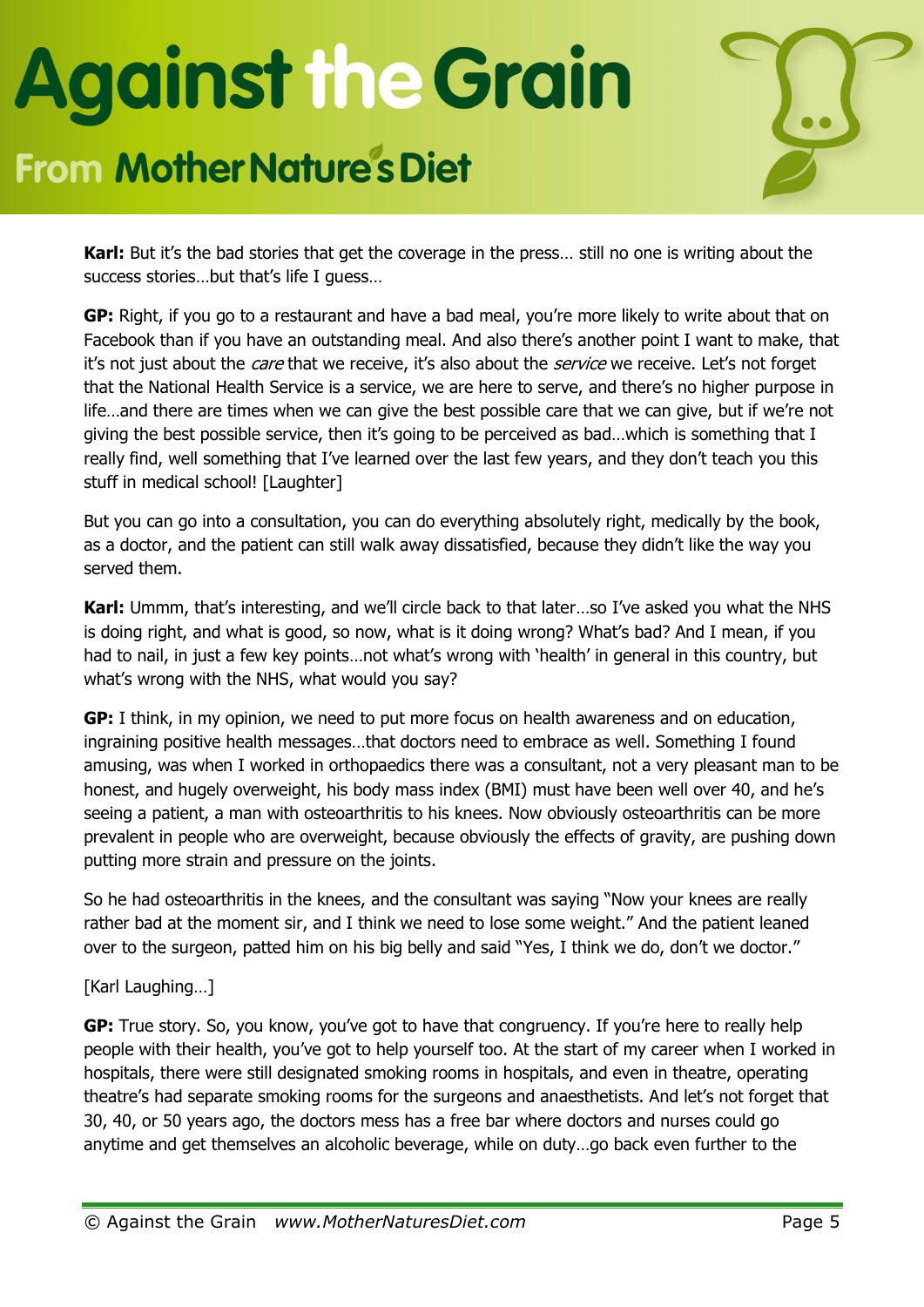### **From Mother Nature's Diet**



1940s and a typical ward round would feature doctors smoking pipes during their actual patient assessments!

So yes, health awareness and health education is what we've got to focus on, but beyond that we've got to really make people understand **why** they need to be healthy, and until we can do that I think we are always going to struggle. The question is what does health mean to an individual? And it's going to mean something completely different to you than it is to me, and to that lady over there and that gentleman across the room here, it's going to mean something different to each of us.

**Karl:** Yes, and I'll bet few of us are relating it back to that World Health Organisation definition we talked about earlier. There are people out there selling you every imaginable 'solution' on the market, telling you that health has something to do with a 6-pack or with big muscles or with being slim or with running a faster marathon…I meet people who engage in unhealthy habits but they are fit. They say "Oh I'm fit and healthy, I can run a marathon" yet they smoke and drink and eat junk food. I know people who eat junk, get drunk in binge drinking sessions and smoke…yet they say "Look at me, I've got a 6-pack" and so often I think 'yeah you might be getting away with all that while you're 27, but it will take its toll by the time you're 47.

**GP:** Right, and they don't understand that and they won't understand it until it happens. You can tell them til you're blue in the face.

**Karl:** Are we – and when I say we I mean the NHS, doctors, the government, we as a society – tackling obesity, childhood obesity, type 2 diabetes, autism spectrum disorders in children…these epidemics we read about in the media every day, that seem to be more and more prevalent, are we tackling them, or they just getting worse?

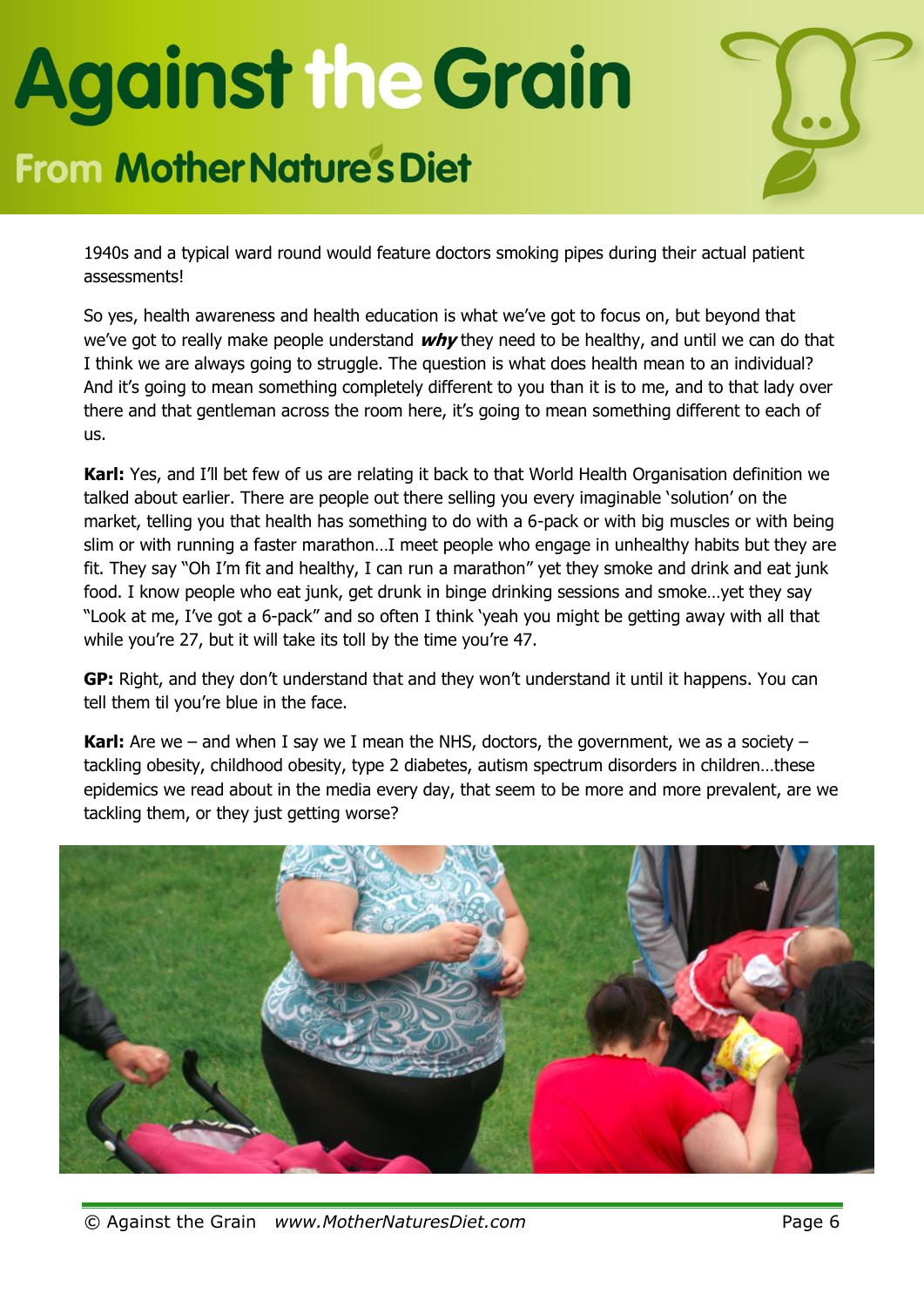### **From Mother Nature's Diet**



**GP:** I don't think we're tackling them, no, I don't think we're tackling them at all. I think we're doing our best to attenuate them, but we are not really addressing the source, we're not addressing the cause. I think obesity, it's just shocking, you look at the statistics for obesity and it can actually people stun people. By 2020, 80% of adults, male and female, will be obese, will be classified as obese, that's if we carry on as we are now. That's only 5 years! Less than 5 years! If you're not scared, you should be. It's terrifying.

And obesity…there are complications…well no one dies from being fat, obesity is a symptom, it's not a condition. It's a symptom of a lot of other things that are underlying other problems, but it's been labelled now as a medical disease. But really there is nothing clever about weight loss, it really just comes down to two things – what you eat, and how much exercise you get. Some people are going to argue that your genes are a factor too, and OK they play a part, but that's not the defining factor.

If you're still obese, then you're not doing enough exercise and you're eating too much, it is always as simple as that, and it can all be addressed by a few appropriate dietary and lifestyle changes. Now, I'm not saying it's easy, some people find it much harder than others, and there are a lot of elements involved where people who have stressful lives attenuate their symptoms of stress, by eating more or eating the wrong things or neglecting going to the gym, and that's understandable, I don't want to judge and I'm not saying those people are wrong, but what's important to know is that as a result of that approach, this is the outcome you'll get.

So, let's talk about it getting better  $-$  what more can we do to help people, to serve people, to make sure their health is being



reached, their physical health. And, coming back to the WHO definition, sometimes it's the mental side of things, and sometimes it's the social side of things. They say 'you are the sum of your 5 closest friends' and so if your 5 closest friends like to go to the pub and drink 10 pints, then get fish and chips on the way home, then that's probably what you're going to do, and the result of that is you're going to be unhealthy, no matter how much exercise you do. As you Karl have said to me, 'you can't out-exercise a bad diet', and it's true.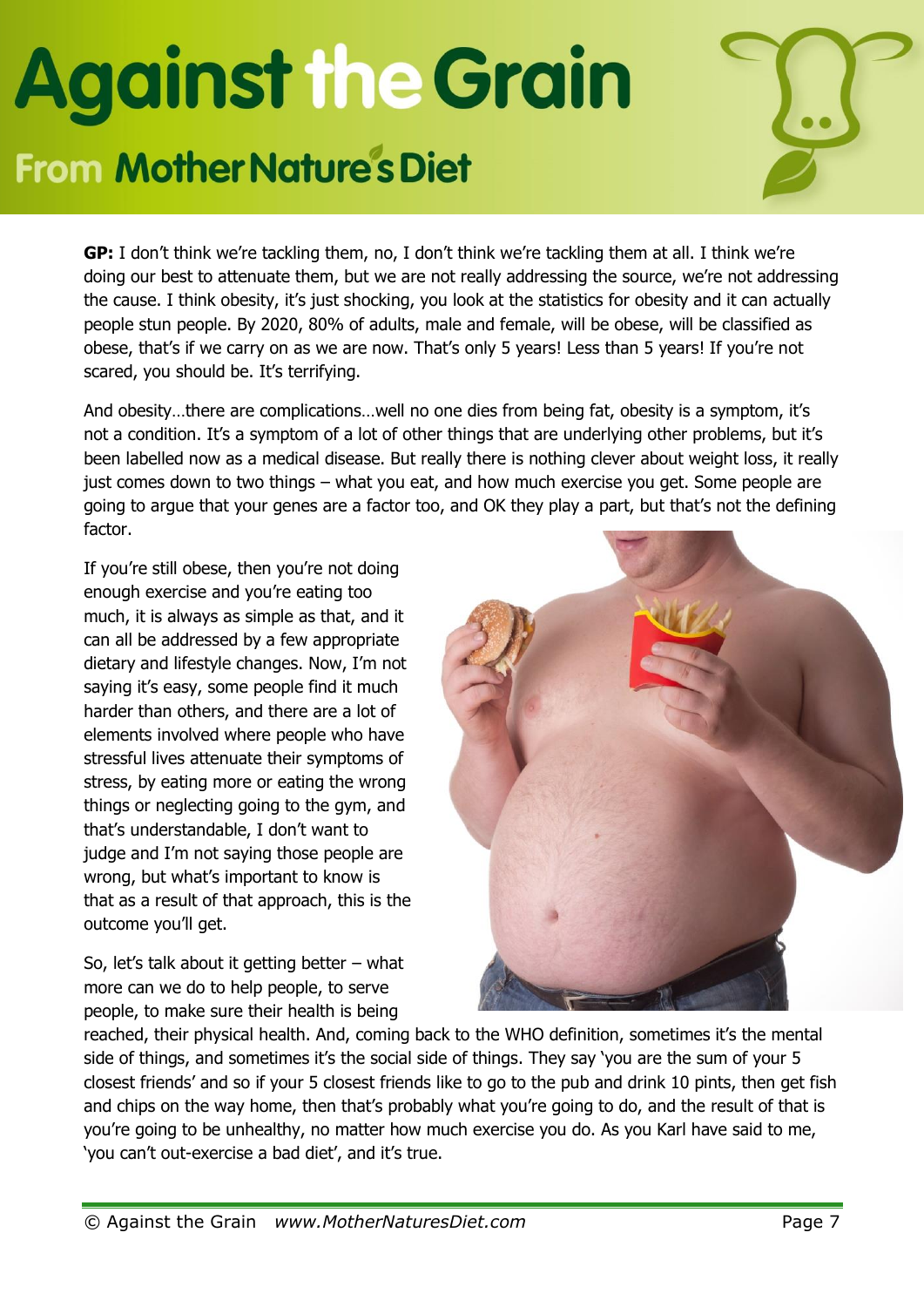#### **From Mother Nature's Diet**



**Karl:** Right, it's about balance and priorities – you shouldn't be eating the chips every day and only hitting the gym once a week. You need to be hitting the gym every day and only eating the chips once a week.

**GP:** Exactly. I remember reading the Oxford Handbook of Clinical Medicine and there was this phrase in there that I've memorised, "There's no such thing as good or bad food, there are only good or bad diets." And I still think that is interesting…moderation is key, you've got to find the balance. In fact the book I'm writing at the moment is going to be called 'Balance' – because it's all about balance, you know, you balance your physical health, your mental health, your social health, you balance your relationship with your significant other, with your friends, your business activities, it's all got to balance. If you get the right balance, you will have health, and not only that but you'll also be closer to achieving your goals too.

**Karl:** OK, so we have already touched on this – but what is the NHS doing to prevent ill health in the first place? We've already touched on this…as you know I broadly see my role, with MotherNaturesDiet, as one of prevention rather than cure. I never put down the NHS, you'll never hear me putting down doctors, nurses or surgeons, I believe these are good hard working people who got into the medical profession in the first place because they wanted to help people and to make a difference. I always say "I've got nothing against the NHS, they just have too many 'customers' and I'm trying to take some of those customers away." So what's the NHS doing to stop people from being unhealthy in the first place?

**GP:** It comes in fits and starts, you know they have campaigns when things are topical or when things have suddenly become more in the public conscious, for example, a short while ago there was a big thing on people who had a symptom called haemoptysis, which is coughing up blood in your sputum, and there was a big campaign saying get yourself to see a doctor because you might need a chest x-ray because you might have lung cancer.

And so that was a campaign that was pushed out very heavily on TV and through magazines, leaflets, radio and we had an awful lot of patients all coming in all demanding a chest xray…**demanding** a chest x-ray, and it often really wasn't entirely appropriate, and it was difficult to say to some of them that actually 'you really don't need a chest x-ray at this time because you're not actually coughing up blood, and yes you might have done a couple of times 6 months ago, but right now I'm assessing you and you don't need an x-ray.' And it's difficult to get the right message through sometimes.

So I think they do have the power to influence in that respect, but I think that sometimes they need to use that power more productively, more efficiently.

Public Health England is the main body that helps to deal with a lot of these health awareness campaigns, but there are other things that the General Practitioner does including well-person checks, where you go in to see your GP and you go through your family medical history, go through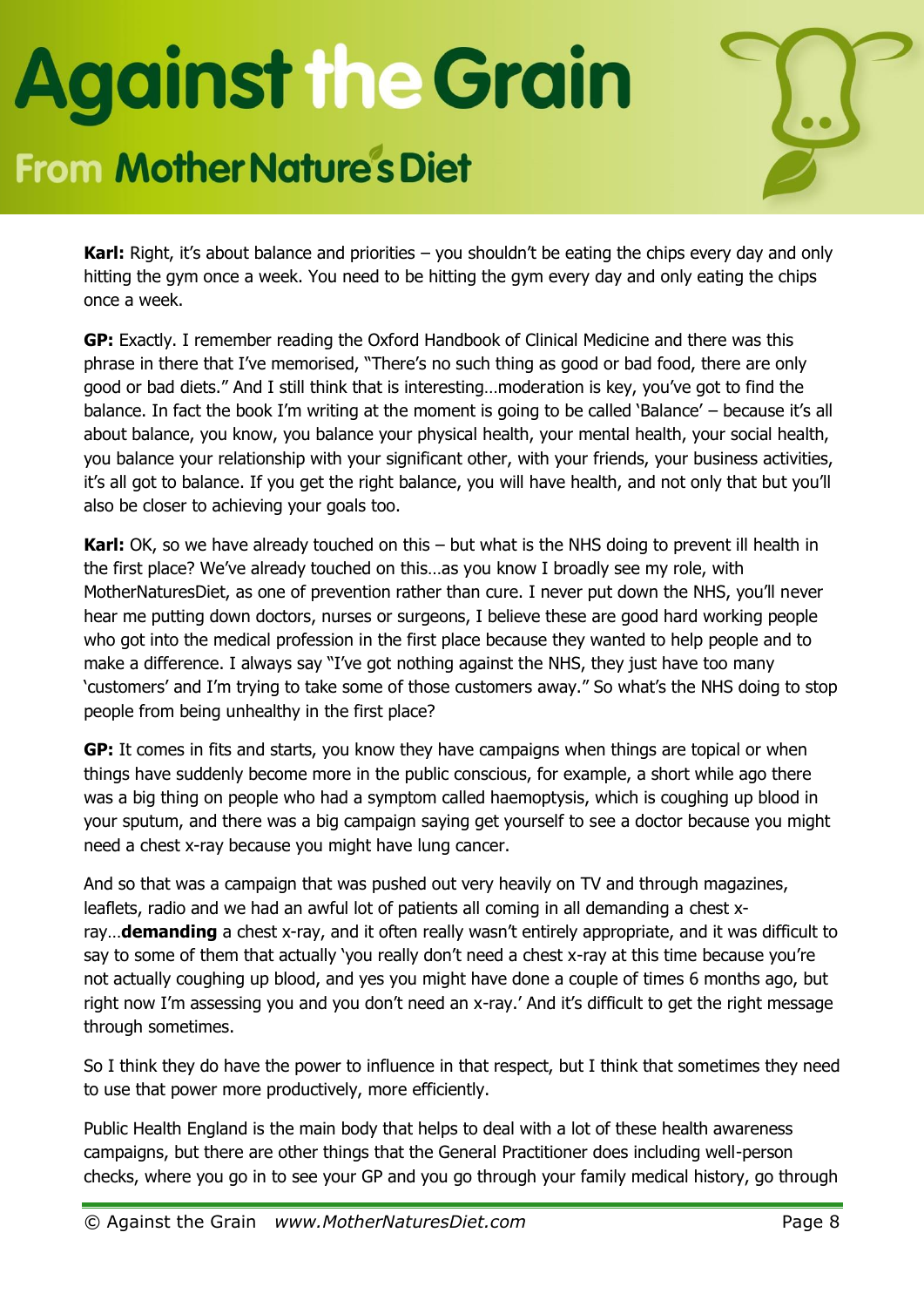#### **From Mother Nature's Diet**



any health challenges you may be facing, and they check all the routine basics such as height, weight, blood pressure, pulse rate…and where appropriate they'll do blood tests and check into more important things to look out for, such as diabetes, raised cholesterol, thyroid function, and increasingly vitamin D is very topical at the moment.

So there are things that are being done, and perhaps some people may not necessarily be aware of them.

**Karl:** Thanks, OK, let's just shift to a different track slightly, and this may seem like a random question… How are you? As a GP, are you happy? When you wake up in the morning are you keen to leap out of bed and get to work, do you enjoy what you do? What stresses you out? Is this the career you signed up for? Are GP's well paid, and I don't mean "how much do you earn?" I mean, do you work hard and is the role well rewarded? Are you happy?

**GP:** I personally am happy, thank you for asking!! 'Is this the career I signed up for?' Ummm, to be honest I'm not entirely certain what I signed up for, I just knew I wanted to help people from a medical point of view but I had no idea how I wanted to do that. For a long time I decided that I wanted to be a casualty doctor, because I loved every minute of it, I really did, until I would get home and my mind was racing at 100 miles an hour and I couldn't switch off. So it turned out the



© Against the Grain *www.MotherNaturesDiet.com* Page 9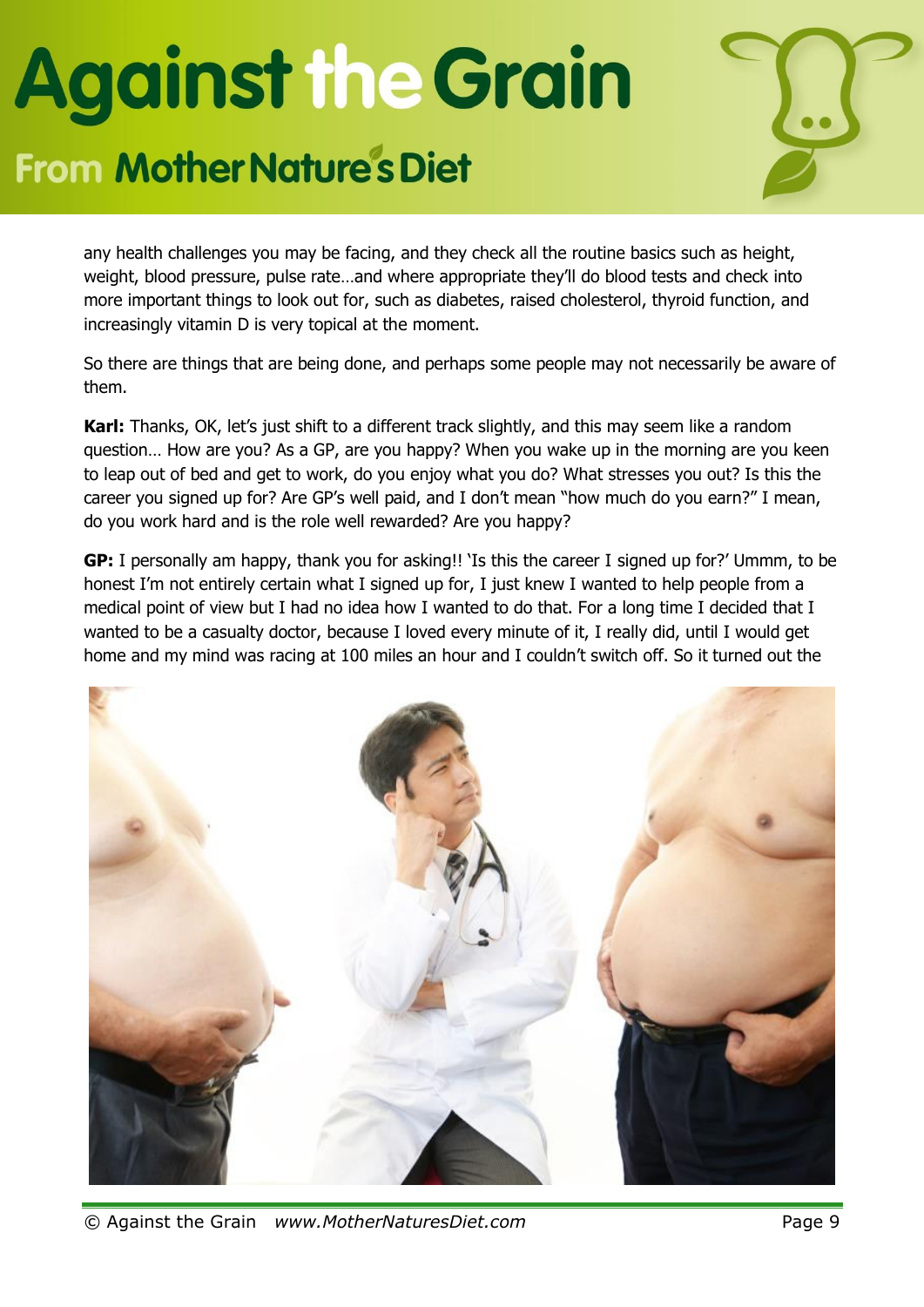### **From Mother Nature's Diet**



job wasn't for me – and it wasn't the job, it was me, that's how I was processing my work and I wasn't able to detach myself mentally…but I can do that a lot better now.

So, coming back to your question, there are a lot of things that frustrate me about the job, and definitely one of my biggest frustrations is the amount of bureaucratic paperwork nonsense that we have to be involved with. I was just saying to one of my partners only yesterday, that if all I did all day long was just see patients and help people coming in with medical problems, and if those people can be, well you know, polite…

**Karl:** Yes that can be a real problem can't it…

**GP:** Yes, I do sometimes face a lot of abusive behaviour…

I was running my own clinic one afternoon, and I had a cancellation open up, so I looked at the list of emergency patients waiting to be seen and I just randomly took one off that list, and this man came into my office, clearly under the influence of alcohol, visibly very angry, and he said that he was depressed and that he was going to kill himself, but before he killed himself he was "going to kill that f\*\*\*ing bitch of a wife" who had run off with his 'best mate' and so before he killed her, he planned to kill his presumably now ex- 'best mate' in front of her, so that she could see the pain she had caused, and then he was going to kill her, and then he was going to kill himself…"with this knife, doctor" which he then brandished in front of me!

You know, speaking of this, people really don't understand how exposed General Practitioners are, because literally anyone can come in and just walk in off the street into our rooms, shut the door, they're closer to that door than we are…you know? What other industry can you do that? Not in a bank, can't do that in a legal office, can't do that anywhere! We don't even have a table between us anymore, they got rid of the table between us, so we are effectively 'next' to the patient now, it's totally open, and it can get pretty scary.

**Karl:** Yes that's a really interesting thought actually...when I think of every encounter I have had with an NHS employee over the last year or two, in every case, it's been me – a 6 foot 2, fit, strong, 13-stone martial artist – alone in a room with a woman. Doctors, nurses, stitches taken out, examination (when I bust my ribs), 'well man clinic' (when I turned 45) – in every case, it was a woman facing me, alone, in a room with a closed door. And the rooms don't have cameras.

**GP:** Right, but let's not assume anything…they might be able to do a lot of damage to you Karl!!

**Karl:** Ha! Right! Yes of course, they might be very well trained…but I might be very well trained too!

**GP:** Indeed. And lucky, that day with that man, I was well trained and luckily I knew just what to do with him…we talked him down, calmly, with no physical issues, and then got him the help he needed.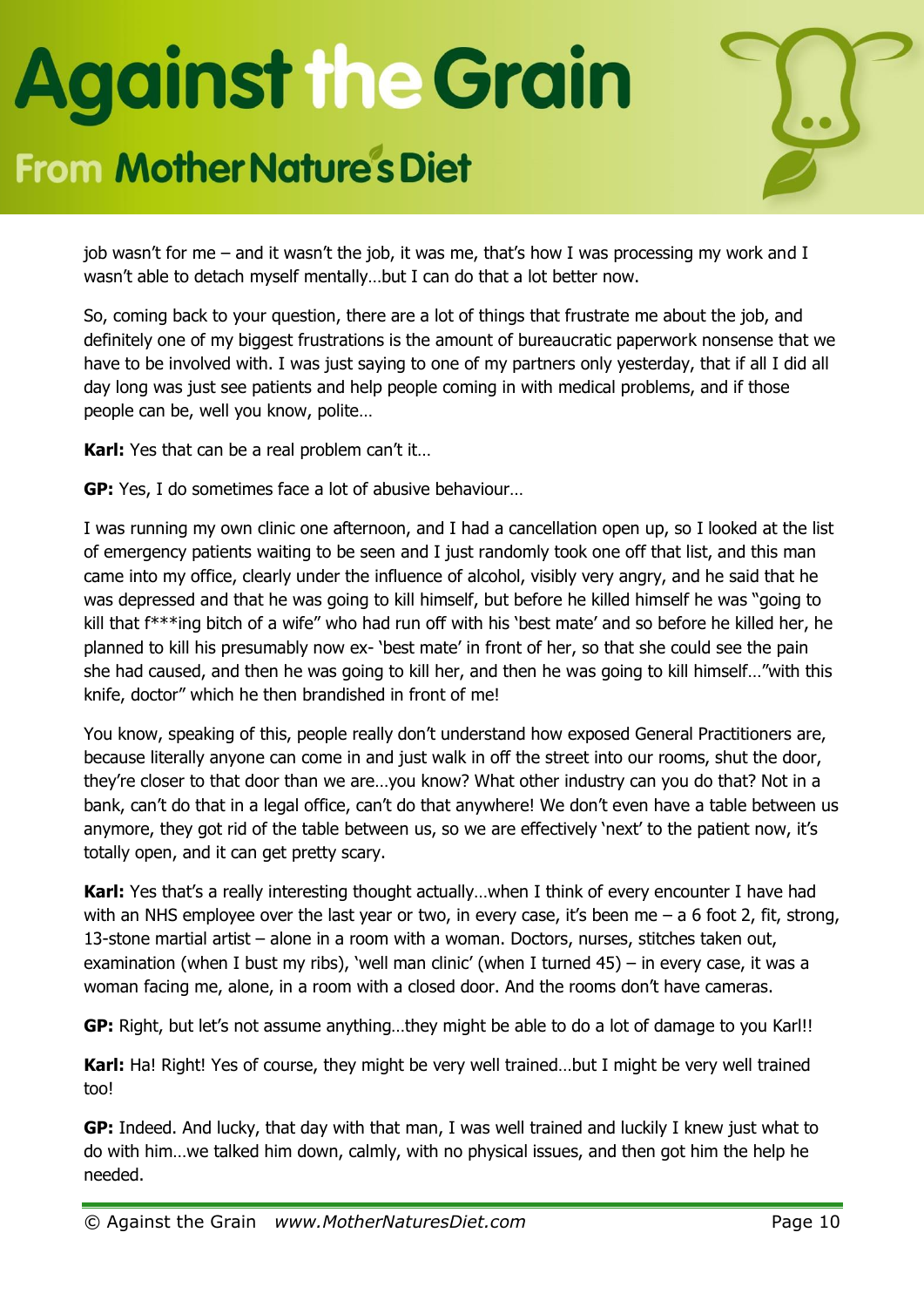### **From Mother Nature's Diet**



**Karl:** And is that kind of thing part of your training, as a doctor?

**GP:** No! No they won't teach you things like that in medical school Karl, no chance. No, they're far too busy teaching you about sarcoidosis or lupus or some other things you'll likely never see in your entire life.

**Karl:** I know someone with lupus!

**GP:** Oh really?! That's rare, I have never seen a single case!

So back to your question…and something that frustrates me…we have the Care Quality Commission now, the CQC, and they're going round the country doing inspections, to make sure that practices are up to standard. And if they're not happy, then they'll give you a certain grading, which they will inform you of, and then they'll inform the media, so you get a local front-page spread which will highlight all the shortcomings found in their report. Then later they'll come back, to make sure you are following the plan that you set out, and if you're not they'll take away your contract, and that's it, you and your partners and all your staff are out of a job!

And this is actually happening. It happened in my region, just a couple of weeks ago, to a local practice, because there were concerns about patients being put under risk. Now I'm not saying that it's right or wrong, but the amount of work – unpaid work – that practices are having to do to meet the standards that are being set, bearing in mind that there is actually no evidence to support the standards that they are setting, is quite ridiculous. But that's what we now have to do, in addition to all the other bureaucratic nonsense.

**Karl:** So all this bureaucracy and paperwork is a serious distraction for you, a distraction from actually providing patient care? This is a huge frustration…

**GP:** Well, yes, sure…but from a clinical aspect, the biggest frustration I have is people coming in wanting help with problems that they have entirely brought upon themselves, and then not taking the help or not accepting the help that's being offered.

**Karl:** so it's like they smoke, they look like they are heading for some very nasty disease, and you tell them not to smoke, but they carry on anyway?

#### **GP:** Yep. [Frowning…]

Yes, that happens, I mean that happens every day, every single day, and I don't mind that so much, but it's when they come in for the 20<sup>th</sup> time, with the same problem, and I think "Look, think, please, when are you going to stop smoking? How can we support you through this? I really want you to do this, for yourself. You've got no idea of the benefits you will derive from stopping smoking. And you know, we've got qualified trained nurses who can help you, a proven programme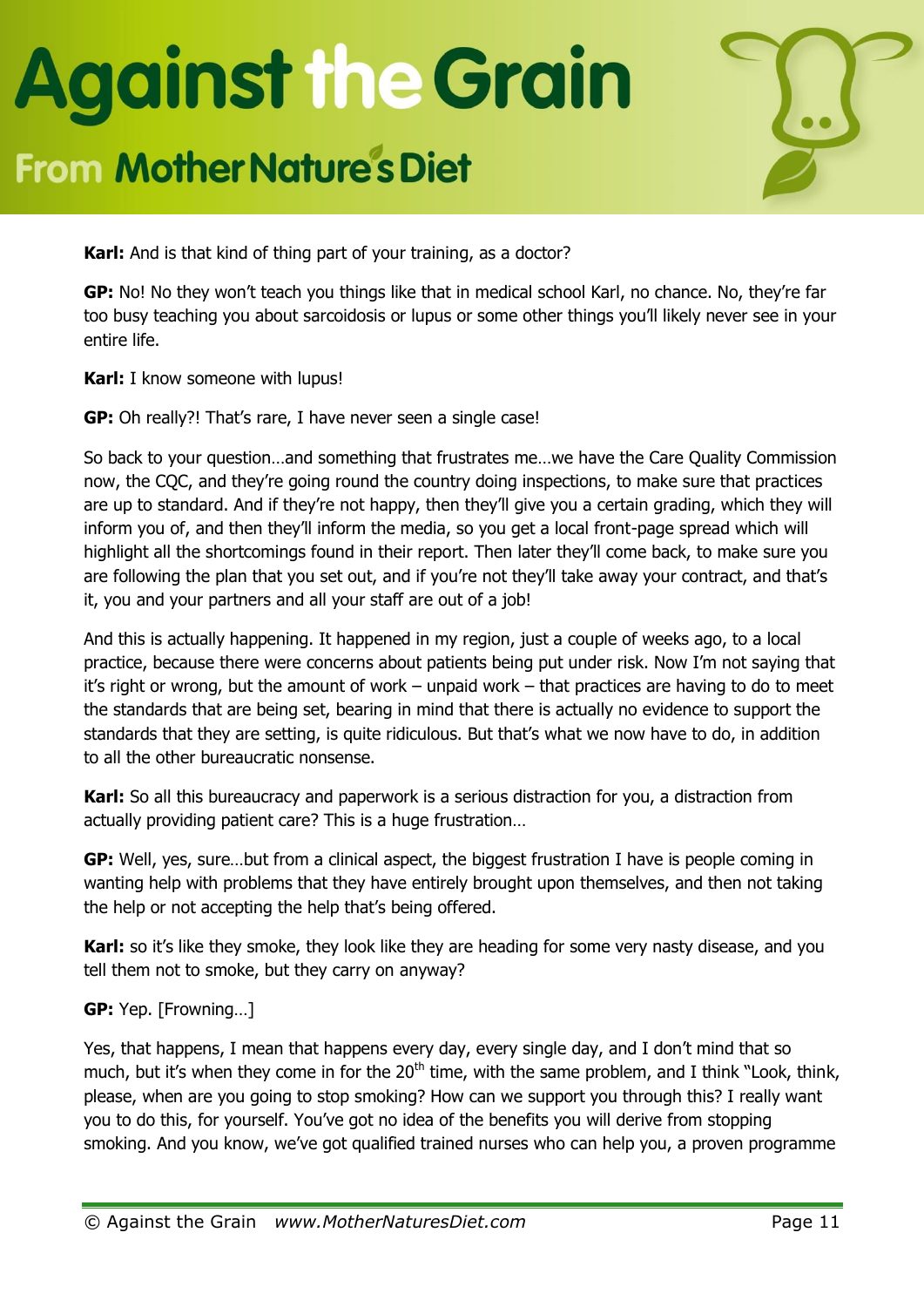### **From Mother Nature's Diet**



that can get you off cigarettes…all you've got to do, is say yes, I'd like to stop…and then let's work together, let's do it."

But they don't. And they keep coming back…sick. Again and again.

**Karl:** And of course, you're not allowed to tell them "I've seen you ten times, go away, leave me alone, stop wasting my time."?

**GP:** Oh, gosh, no! And I wouldn't want to say that, either. But I know a lot of doctors do get frustrated and do say "you're not listening to me and I'm sick of this so stop wasting my time."

**Karl:** You know it amazes me…that people don't listen to their doctor, don't have that level of respect



for their doctor. My mother raised me to respect certain people, professionals in our society like a policeman, bank manager or doctor.

Now I realise some people might think that bank managers aren't really the 'pillars of the local community' that they once used to be…but you know what I mean. If my doctor told me to go home and do something, I would just do it.

**GP:** My father always told me – and he was a doctor too, until he retired a few years ago – he always said that if you become a doctor you can be assured of 2 things: You'll always have work available to you, and you'll always be respected.

Now on the first point, he was right, there is no shortage of sick people to treat, but on the second point, it's not what it used to be.

And really, why should it be? Why should you respect someone just because they are a doctor?

**Karl:** I think because in my mind, doctors are good people, who went into a caring profession because they wanted to help others, and it's a noble and honourable profession, and you have to train for many years to qualify, so to me this wins respect.

**GP:** Yes, and that was certainly why I went into medicine.

**Karl:** As I see it, I've rocked up at this place, a service that's free at the point of entry, paid for by my taxes and my parents before me, and I'm there saying "I have a problem, please will you help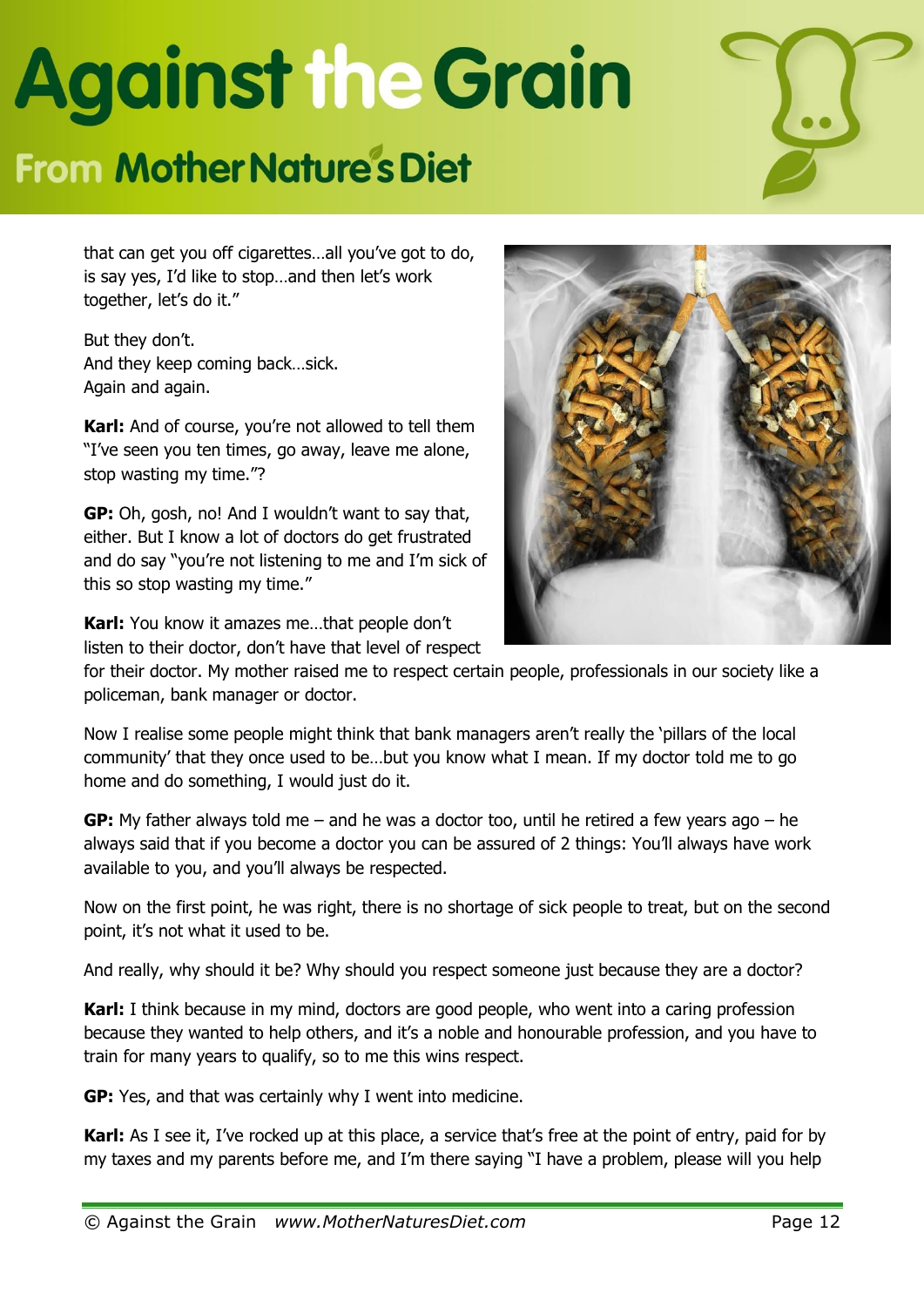#### **From Mother Nature's Diet**



me" and the person I'm saying it to has studied to be skilled to help, and genuinely wants to help me, why the heck wouldn't I listen and take the advice offered!

**GP:** That's a great frame…though I think unfortunately a lot of doctors aren't actually like that these days…

I think that today, assuming you are going to get respect just because you have a title, such as Dr, is a very outdated concept. I certainly don't even introduce myself as a doctor, ever, I just don't see the point, and I actually don't want to try to appear as anything 'different'…why try to create that separation between me and the person I am talking to…



Anyway, so it's not really a respect issue, I don't mind that at all. What I struggle with is when people come looking for help, but they don't take the advice that's offered to them. One of the messages I always give to people is 'Please take the support available to you.'

There is actually a lot of support available. There are a lot of things you can do and I can do to improve our health. People have to do it. People have to make the most of what is available.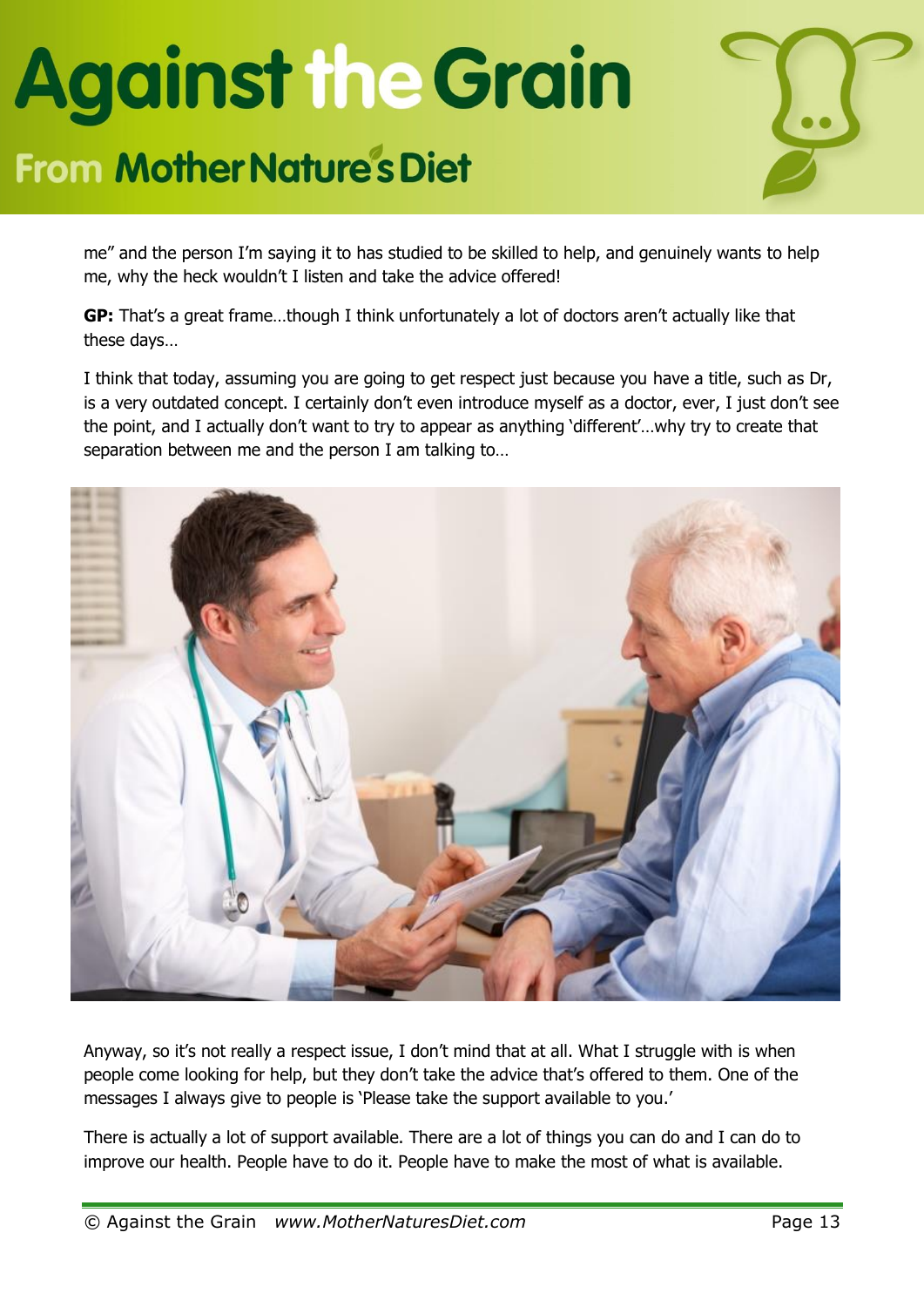### **From Mother Nature's Diet**



Another point I want to make, is that I talk to pretty much every patient that walks through my door, I give them a short lecture on diet. I find a lot of people tell me 'Oh there's nothing wrong with my diet, my diet is fine.' But actually when we discuss details, we always find they eat a little too much of this, not enough of that, there are always ways we can improve. No one is perfect, none of us really know what 'the perfect diet' or 'the perfect lifestyle' really is [Karl says…MND!! Lol...] but we can all make improvements...cut down a little here, improve a little there, let's just focus on things that we can improve on, day-by-day, week-by-week.

How much more salt can we cut out of our diet? How much more caffeine can we get rid of? For many people, average normal folks, if they just focus on cutting back those 2 things for a few weeks they'll see instant health improvements.

**Karl:** OK, so do they teach GPs about nutrition and lifestyle factors at medical school?

**GP:** Yes. [Some laughter] You know, we did a 'nutrition project' Karl! In the first year of medical school, back in 1994, over a period of 2 weeks, I had to find a patient, where I was at the old Charing Cross Hospital, and I had to speak to him every day for 2 weeks and write down everything he had eaten in a food diary. So obviously it had to be a long term patient, and then I had to create a chart, listing all his calories and everything, and then I had to write an assessment to answer 'Is he getting enough nutrients to service his condition?'

And obviously, the answer was no. And every student did this, and the conclusion that we came to was that 'hospital food is not sufficiently nutritious to help meet the basic health needs of hospital patients.'

[Karl is laughing and shaking head...]

And here's the best bit – I remember talking to my peers in the  $2^{nd}$  and  $3^{rd}$  year and telling them about our conclusions, and they were just looking at me and laughing and saying 'So what?' They said 'That's nothing new, that is the same conclusion that every group of students comes to every year since they started this project…and nothing has ever changed.'

Hospital food is still appalling.

**Karl:** And I think nothing has changed now, in 2016.

**GP:** I don't know about now…my last experience of hospital food was in 2004, after my dad had an angioplasty [operation on a coronary blood vessel] and the food they were feeding him afterwards…honestly, you would just despair.

**Karl:** Right, I see this every week in the many Facebook Groups I am in or that I run. Every week someone posts that they are visiting a friend or relative in hospital, often after heart surgery or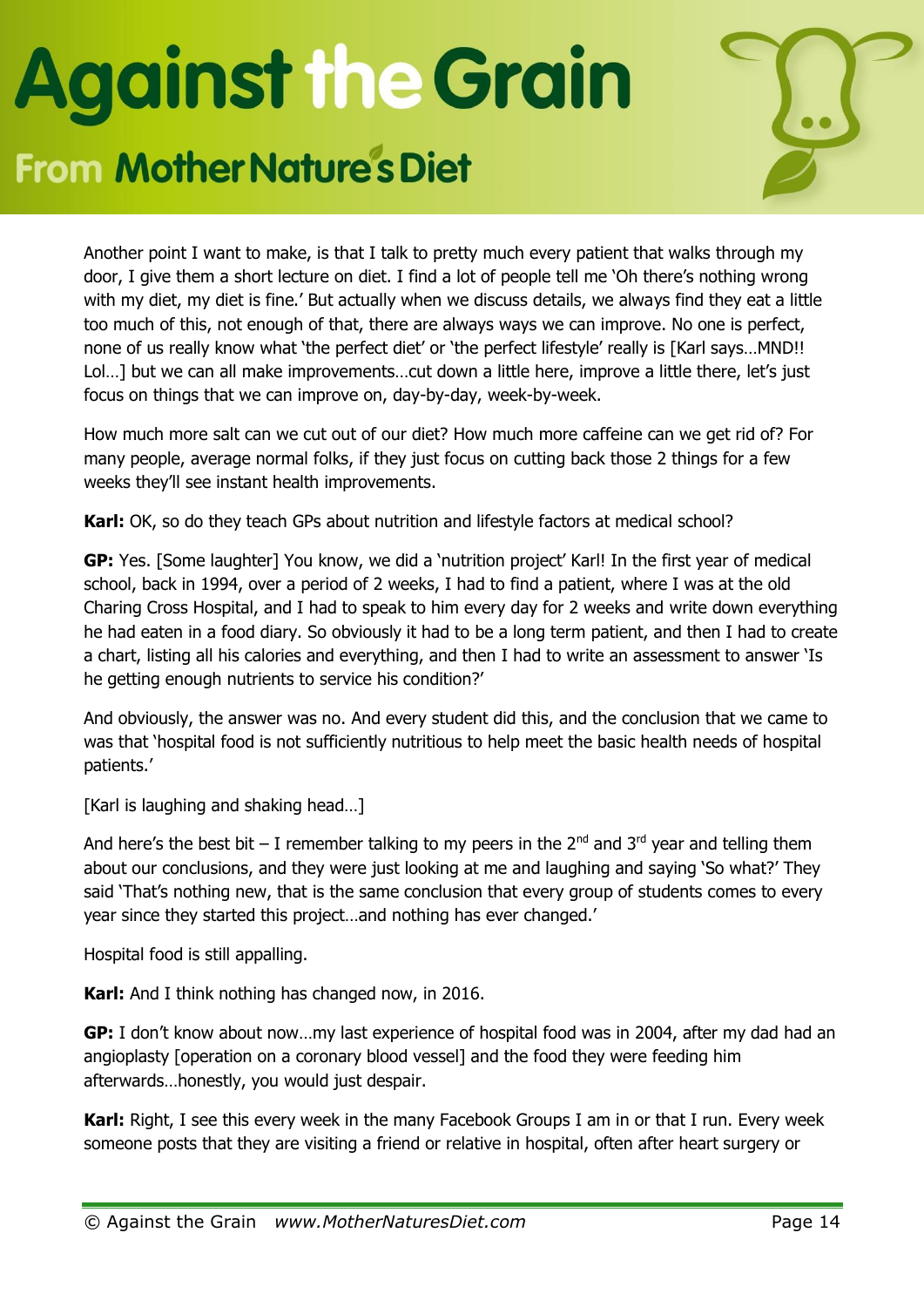#### **From Mother Nature's Diet**



cancer treatment, and the hospital food is pizza, chips, pasta, ice cream, cake, rice pudding…and there is never a stalk of broccoli to be seen.

I don't get it, why can't they serve a roast? Meat and veggies – plants and animals?

If a Carvery pub can do it every day, why can't hospital kitchens manage the same thing? It's not rocket science to cook some real whole fresh foods.

So anyway, they do teach the basics of nutrition at med school, but it's nothing in depth?

**GP:** Yes, they teach the basics…I don't really remember exactly, it's very simple stuff about carbs, fats and proteins, but it's not in any detail. We covered the very basics around vitamins and minerals – just what purposes they served, but not specifics on the best foods to get them from or anything like that. To be honest all my real education has come self-taught since I left university.

**Karl:** The basics of spotting a deficiency…?

**GP:** Interestingly, spotting a nutrient deficiency is not very easy…unless it's obvious. For instance a severe vitamin C deficiency is easy to see, as scurvy, but something like a vitamin D deficiency, and most people are somewhat deficient in vitamin D, may be easy to see if it's severe, but the vast majority of people may show no symptoms at all…like you and I!

**Karl:** Yes, the lower limit is 50, and I tested last year at 49…

**GP:** Right, and I recently tested at just 23…but you and I show no symptoms. My colleague came in below the lowest limit, below 10.5, that's so low they don't even classify it…and yet she lives a normal life and seems just fine.

#### **Karl:** Ummm…something to think on there!

OK, next question…what do you, as a GP, think of all these Complementary and Alternative Medicine (CAM) practitioners – people like nutritional therapists, juicing experts, homeopathic practitioners, spiritual healers, acupuncturists, people healing with magnets, electrotherapy, meditation, hypnotherapy, standing barefoot in the soil, staring at the sun and so on. What do you, or the broader GP community as a whole, think of the CAM sector?

**GP:** Well obviously I can't speak for every GP in the country, but in my experience, I think that most of them [the other GPs] – when it comes to these sorts of things, are very close-minded and very quickly dismissive. Personally, I've always been quite open-minded, because I just think that we don't have all the answers, as doctors, really we probably have, maybe one percent of the answers. You know, I think it's like an 'iceberg effect' – and it's one seriously big iceberg, so I don't ever want to just immediately dismiss something without understanding it.

For example – and I know you're against supplements Karl…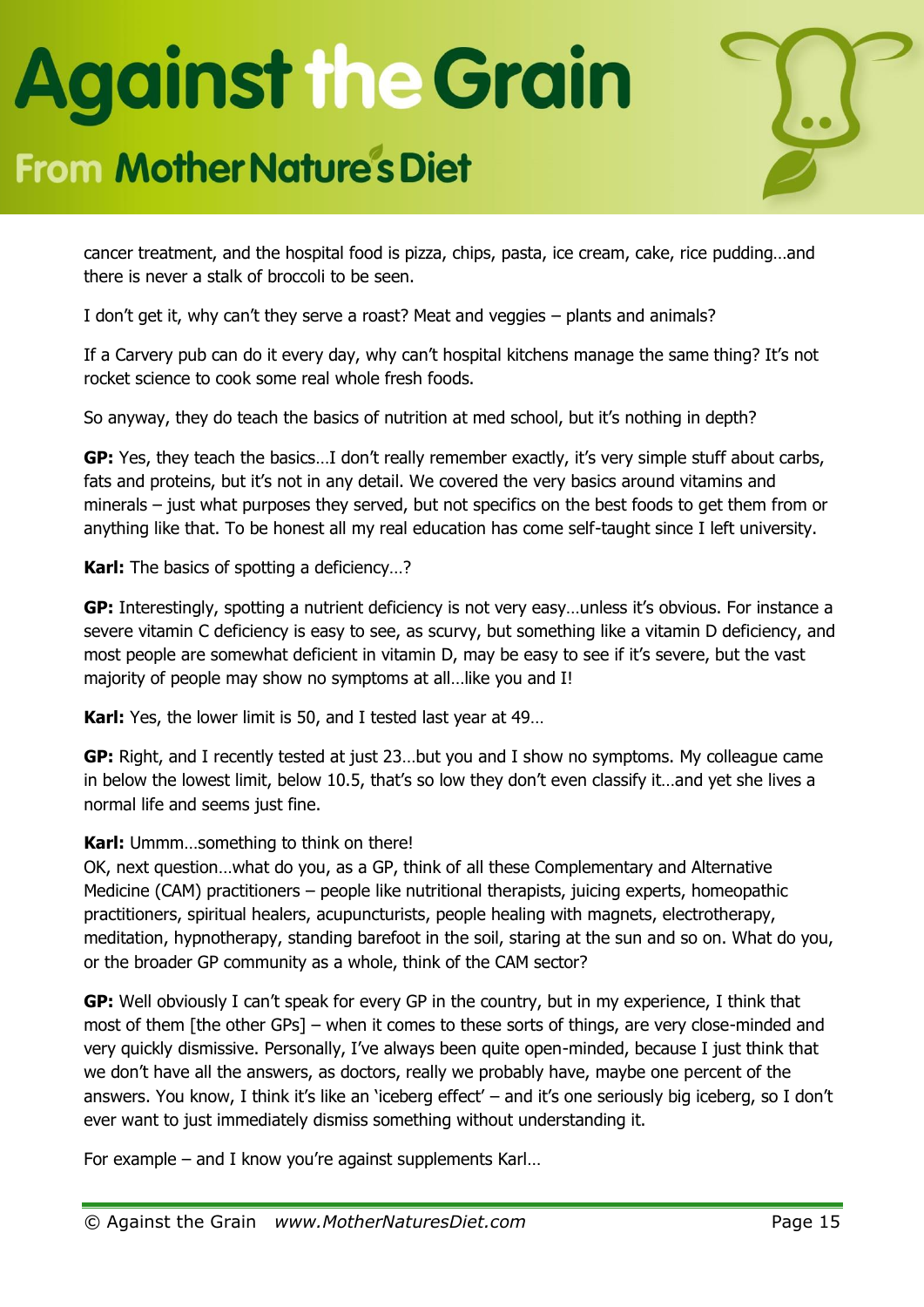### **From Mother Nature's Diet**



**Karl:** Only mass market supplements…you know, if there is a role for supplements, in healing a specific person from a specific deficiency or illness, then I can see they have a place…

**GP:** Yeah, right…but you're against the widespread use of commercial supplements…I get that, and I'm not debating that...but you know, I've tried a lot of supplements, loads over the years, and I can honestly say that while most have been ineffective, and only a very few  $-$  I could count them on one hand  $-$  have ever really done anything positive for me…but that doesn't mean I can dismiss the entire supplement industry.

It's the same with spiritual healers and complementary therapists, some people have had incredible results with that and we can't deny that.



Now we can make our own hypothesis as to why these results were so incredible, was it mind over matter, was it the placebo effect, who knows…but it doesn't really matter to me, what I'm keen to find out is, how transferrable are your results?

I can tell you about one friend of mine, a lawyer, pretty straight guy, a real no-nonsense guy, who has had a lifetime partial-deafness in one ear, since birth. He met a man at a festival, who was smoking something weird and gently blew some smoke in my friend's bad ear, and his hearing issue was cured, restored, after 36 years, in seconds.

You're shaking your head now, as I was too…and I don't know how to explain that…there are just a whole load of things out there that we simply can't explain. We're missing something, there are things that we don't understand that can make a tremendous difference to people's lives. I know of spiritual healers who can heal people on the other side of the planet over a Skype conference call. Now that's very interesting isn't it? It's all too easy to say "that's a load of old nonsense" until you actually see it.

**Karl:** Yes, I totally agree…while obviously I teach what I believe to be the best of all that I have learned about healthy living in my 45 years so far, I am totally open-minded about what else is out there, and if 'it' works for even one person, I say good for that one person, now let's take a look at it and see if it can work for lots of others.

**GP:** Yes, I am open-minded too, I just wish more of my peers were…I actually think some of them are, but they're just too scared to come out and say it. Things like hypnotherapy. How does modern science explain hypnotherapy? Does it work? Yes, sometimes it does.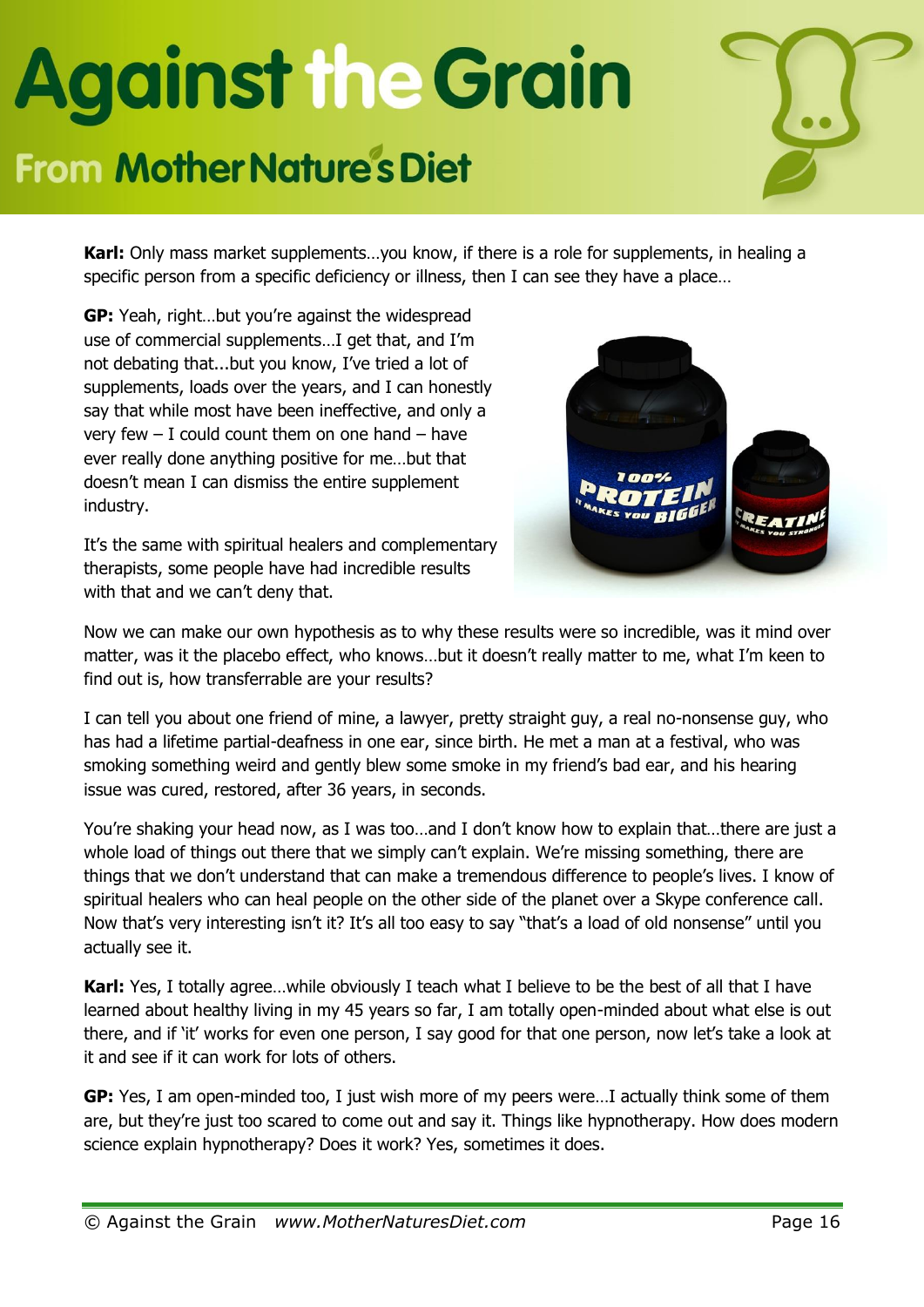#### **From Mother Nature's Diet**



Acupuncture…same again. Now you do have some doctors who are qualified acupuncturists, so that's something starting to come through, and you can get acupuncture for certain conditions on the NHS.

**Karl:** Yes, I had a GP years ago when I was a teenager, he had been our family GP for years, and he was married to a Chinese lady and over 20 or so years of marriage she had taught him acupuncture, steam cups, pressure point manipulation and other things like that, and he used to use those treatments on his NHS patients, so I assume he was allowed to do that, approved by the NHS.

**GP:** Umm, interesting – I don't think he'd be allowed to now. They would be cited as 'non-evidence based' practices. But I don't see the problem, personally. If the patient is willing to try it, and the doctor is willing to do it, then where's the conflict? If you understand the risks and benefits, then let's do it.

**Karl:** Yes…I guess that's a case of the NHS saying to the doctors "We don't trust your judgement to operate outside our strict set of rules and guidelines, so we can't cover you to do that."

Well, actually this leads us perfectly on to the next question…

**STOP!** OK, we are almost half-way through this long interview, so let's stop here and then we will pick this up again right here, next month!

#### **Karl's Summary of Part 1**

I just want to add my take on all this, so these are my key takeaway points from Part 1 of this interview:

 We started with a great reminder of the World Health Organisation's definition of health - "Health is a state of complete physical, mental and social well-



being and not merely the absence of disease or infirmity." It seems worryingly few people can truly claim they are achieving this! I think the MND lifestyle works towards this goal very well. Less fussing over food and obsessive details of nutrition, like counting calories, macros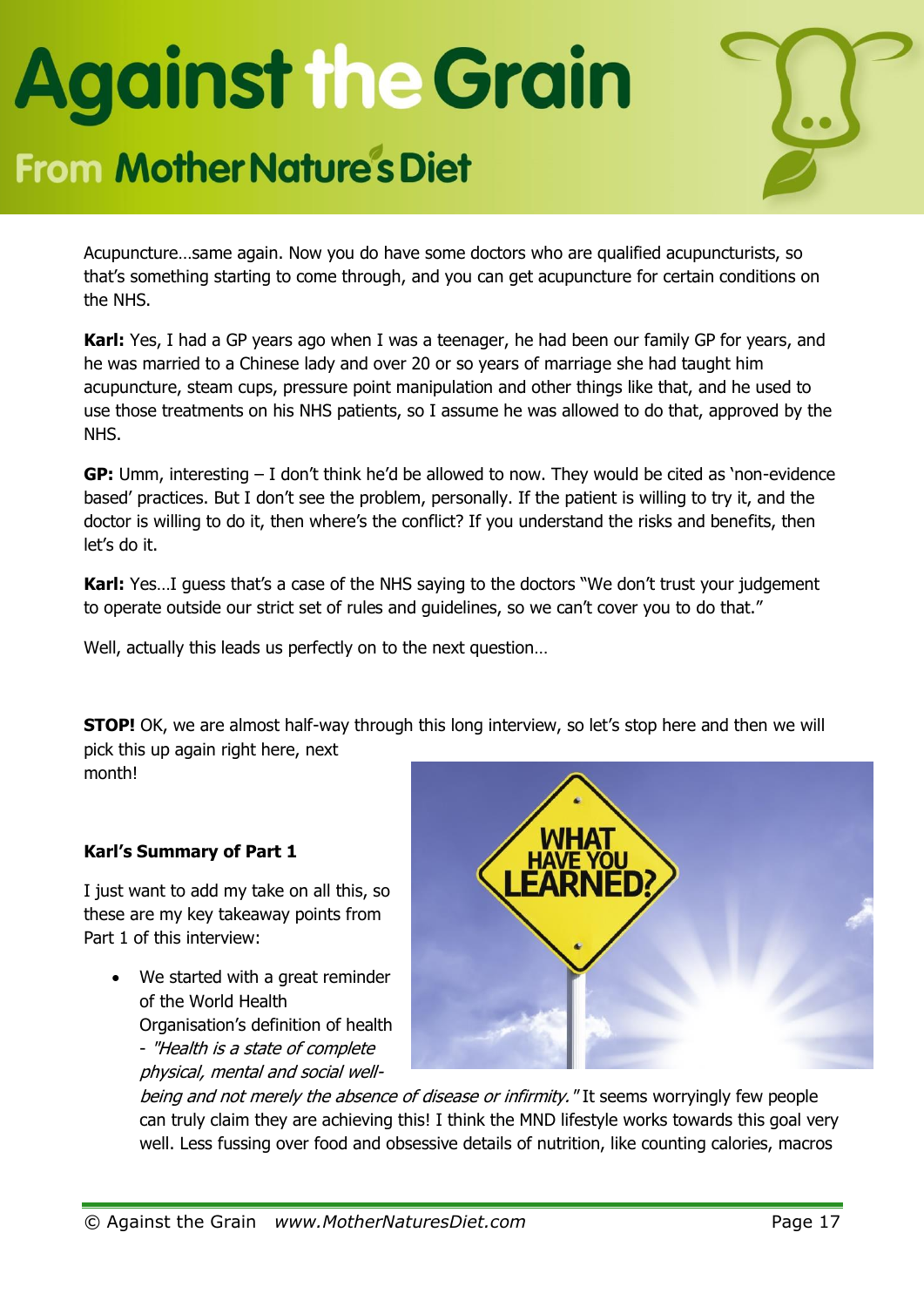#### **From Mother Nature's Diet**



and complex food combining rules and so on, and more focus on lifestyle, time outdoors, nurturing relationships and following your passions in life.

- You have to participate in your own destiny! This doctor very much believes in personal responsibility, and he sees the doctor-patient relationship as a partnership, one person offering advice, support and solutions, the other taking action – doctors can dish out advice, but it's down to you to go home and follow that advice. Same for me! I teach MND all day long – but it's you that has to go home and make the changes! Personally, I'm already doing this stuff and it's working a treat!
- The NHS is doing a great job, wonderful work, and getting it right a lot of the time, but the press and the public draw all the attention to the small percentage of the times it goes wrong.
- The NHS is not doing enough to educate the population about healthy diet and lifestyle. Doctors, nurses, consultants and surgeons should all be leading healthy lives themselves, and doing more to spread that positive message…
- But sadly, an all-too-large segment of the population doesn't want to hear that message! Too few health professionals set a good example of healthy living, and too few people among the general population actually want to take personal responsibility for their own health. My take on this, it's interesting…purely observational, but I think we have "the establishment" who seem to have science and academia behind them, but they feel no need to actually lead by example. So we have highly-qualified doctors and surgeons, who are obese and smoke! But then in the private sector, particularly in the CAM sector (Complementary and Alternative Medicine) folks often lack formal qualifications (myself included I guess!) but they are shining examples of health and fitness. Of course, I am stereotyping to some degree, but I guess we have to decide who to trust – the surgeon or doctor with blotchy skin, a sagging belly and a drink problem, or the svelte yoga-goddess munching an organic vegan salad and offering a hot-stone massage? One looks the part, but lacks the paperwork.

The other has the qualifications, but doesn't 'walk the talk'. So who do we trust?

Of course, there are also examples of qualified doctors and surgeons who are fit and healthy, and examples of herbalists, nutritional therapists and diet gurus who are obese or smoke! But in general, in my own experience, I notice, with horror, whenever I visit a hospital that the NHS employ a shocking number of overweight and unhealthy looking people, while in general, the CAM sector tends to be made up of mostly pretty healthy looking individuals.

It's all horses for courses I guess…most of us would probably trust the qualified doctor, regardless of the personal example he or she set, for advice over serious illness, such as a heart attack or cancer, and we would probably be more drawn to the fit-and-healthy-looking nutritional therapist or personal trainer for weight loss advice or general healthy lifestyle advice.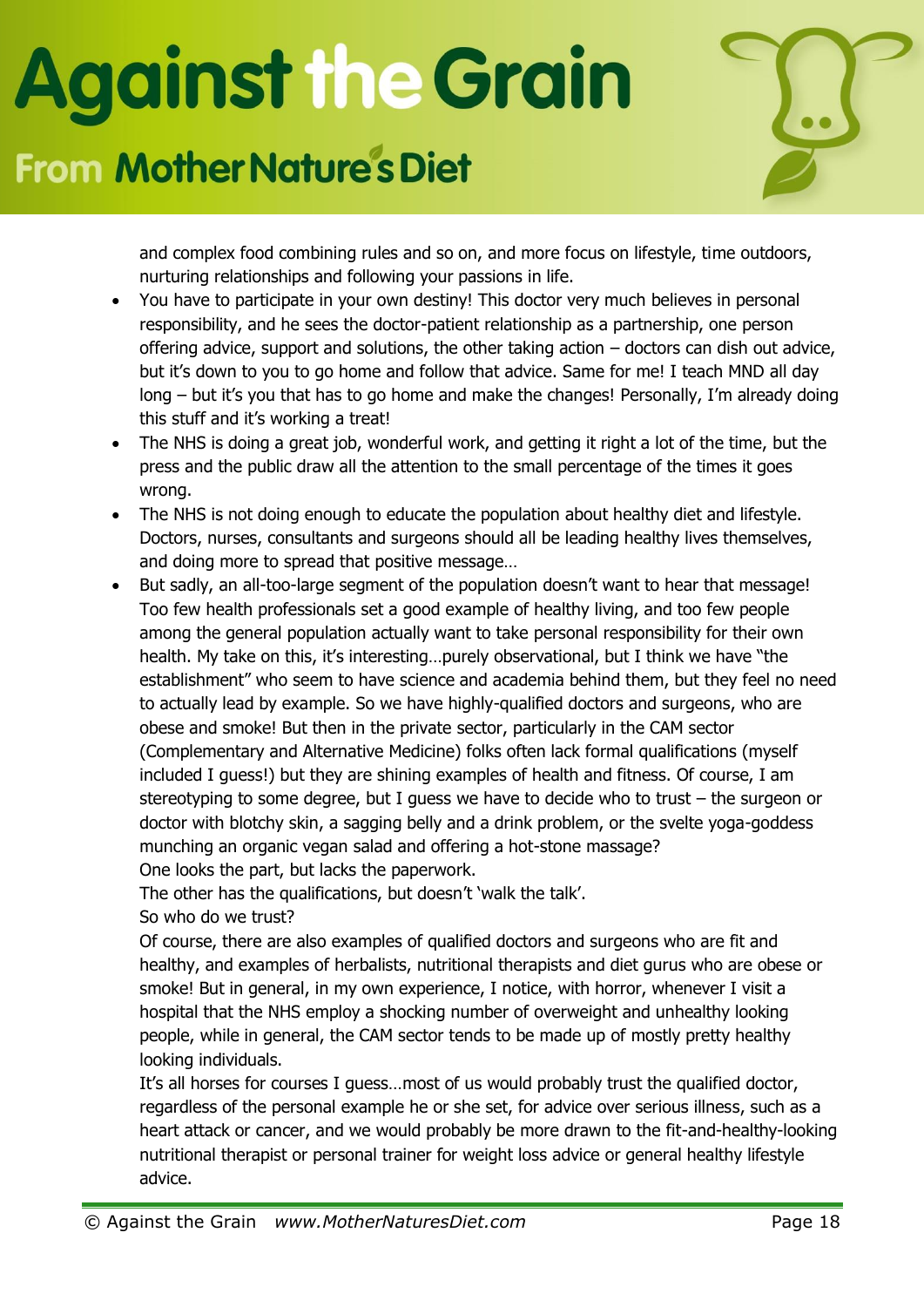#### **From Mother Nature's Diet**



So perhaps my GP friend finds many people who walk into his surgery are less-thanenthusiastic to receive broad diet and lifestyle advice, because maybe they feel that's not what they went to their doctor for. Maybe in their minds, they went to the doctor for pills, a scan, surgery, an operation, a potion or some pain relief. Perhaps, separately, out of the GPs view, they are going to a PT for exercise, and a Nutritional Therapist for diet advice. Or they would if they felt they wanted that kind of advice. Maybe, I don't know…

- We, the UK, the Government, the NHS, doctors, us as a society, we are not tackling these big issues that are so prevalent today – obesity, T2D, ASD in kids, rising heart disease and cancer rates and more. We are treating people, mostly with drugs and surgical interventions, but we are not tackling the causes, and things are getting worse, and the future looks bleak. We all need to take personal responsibility – and MND is my offer, to the nation, to treat this problem.
- Obesity is simple to sort out you have to exercise more, and eat less. It may not be easy, but it's simple.
- We often fail to appreciate that GPs (and A&E nurses too, I am sure!) put up with a lot of crap from the general public, and a lot of abuse, red tape, paperwork and bureaucracy. Anyone can walk into a GPs office, demand to be seen, and then the doctor has to handle that person in a room with a closed door and no security cameras. Doctors are not trained at medical school to handle abuse, violence and suicidal desires, nor are they prepared for the huge amount of admin and bureaucracy that they have to deal with in running a practice these days.
- I sensed a real frustration from this GP, that so many patients who come in looking for help with a health problem, just do not take the advice they are given. They are told "eat your 5 a-day" and "drink more water" and "get some exercise" and "cut down on junk food" and "stop smoking" and "drink less" and the NHS offers support for all these things – websites, smoking cessation programs, support clinics and more. And these are ALL really solid, valid, good points – if everyone sitting in front of a UK NHS GP this week did those things, really went home and did them, I think we'd see the entire UK health sector change radically over the next 20 years – obesity down, T2D down, heart disease rates down, cancer rates down, people living longer, less autoimmune disease and less neurological degeneration. Yet people just don't do it. They ask the doctor 'help me please' but they don't – WON'T – take the advice. They just want the pills, the quick fix. It's a total lack of any personal responsibility. When I am delivering my live seminars I unashamedly say that I believe 85% of ill health in the UK is basically self-inflicted. I shall continue to shout this, because people need to bloody get it! We could cure so much ill health and relieve the NHS of this terrible budget problem if people just started looking after themselves a bit better!
- Hospital food is appalling and does not meet the nutrition needs of recovering hospital patients! So it was in the 1980s, 1990s, 2000s and as far as I can tell it's still – even worse – today! Keep taking in the grapes at visiting times!